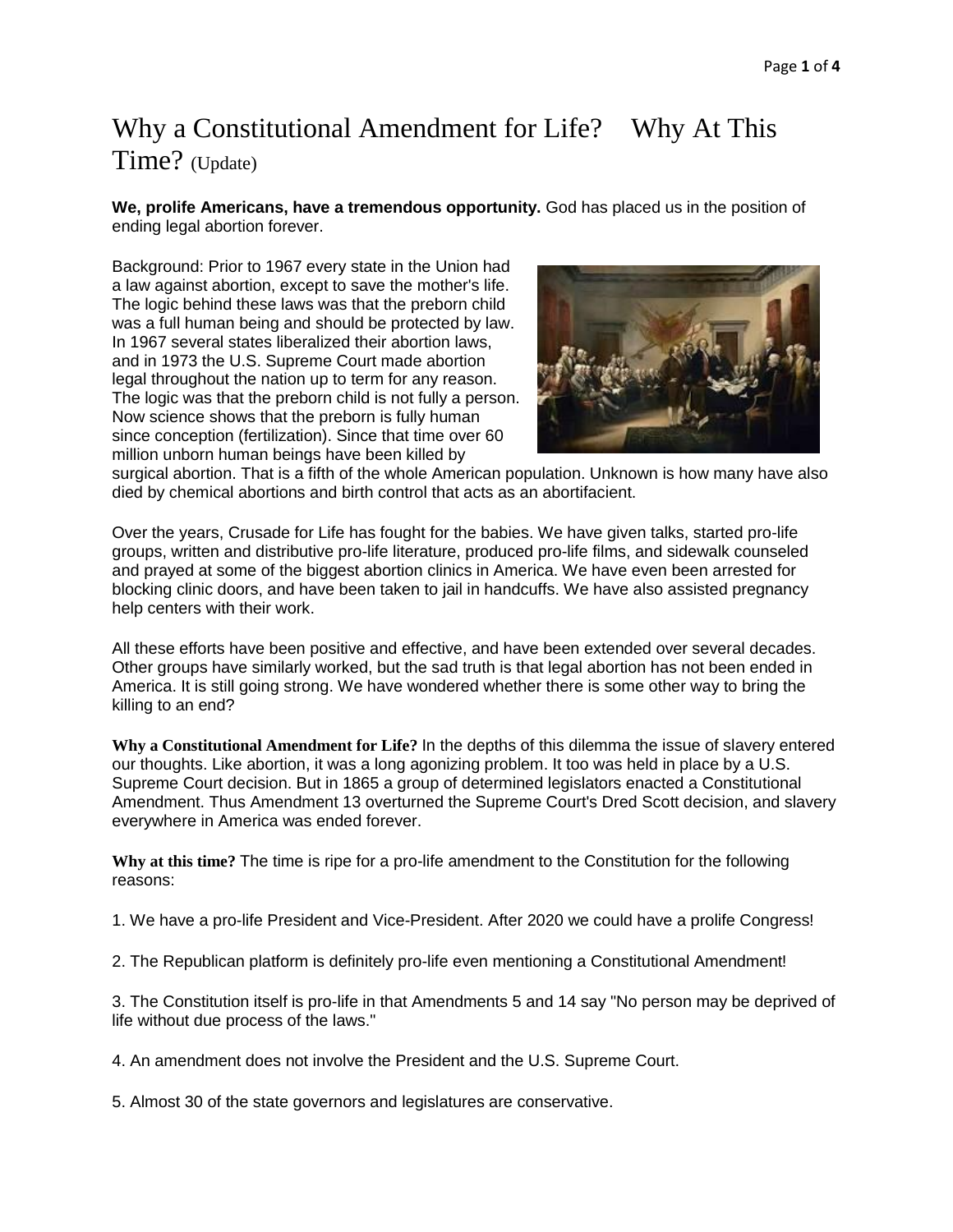6. All but about 10 states have passed some pro-life legislation.

7. In addition recent polls have shown that greater than 50% of Americans profess to be pro-life.

8. The videos exposing Planned Parenthood came out showing how they callously cut up aborted babies to get the parts that can be sold! This shocked the American public causing Congress to seriously consider defunding Planned Parenthood. And recently several states such as NY have passed extreme anti-life laws. The public is waking up.

9. Science is making it harder and harder to deny that the baby in the womb isn't human.

10. Add to all this that the internet gives us the opportunity to communicate rapidly with the entire nation.

Yes, the time is now to work for a pro-life amendment. If we achieve this, legal abortion in America will be gone forever. Please read more about the proposed amendment in our treatise booklet, "Ending Abortion in America." [www.lifeamendment.org](http://www.lifeamendment.org/)

**What can be done?** We agree that the killing of America's unborn children is very grievous in God's sight. If Jesus were here today he would speak for those who cannot speak for themselves, and rescue the innocent who are being taken away to death. Is the Church of Jesus Christ ready to do what Jesus would do? To quote Franklin Graham, "God cannot bless a nation that embraces the murder of innocent children."

Based on this concept we have launched the "The Constitutional Amendment for Life". This amendment was foreseen by President Ronald Reagan in the Proclamation of Personhood that he issued in 1988. This proclamation has been reproduced in its entirety in our booklet - "Ending Abortion In America". The wording is simple and direct.

SECTION 1. As used in this Constitution, the word person shall mean and refer to any and every living human being from the beginning of its existence as a human organism until death.

SECTION 2. Congress shall have power to enforce this article by appropriate legislation.

**How is an amendment passed?** There are three steps none of which require the President, Supreme Court or the governors.

1. Find two amendment sponsors. One from the U.S. Senate and one from the House of Representatives.

2. Pass the amendment out of both houses of Congress by a 2/3 majority.

3. Pass the amendment by 3/4 of the states with a simple majority vote in their state houses.

**Why not go state by state with new laws?** Over 30 states have pro-life laws in place that stop some abortions. Often they are challenged and a judge will rule against the law and ultimately it will go to the Supreme Court and who knows what they will do.

**Why not a Constitutional Convention?** (Article V Constitutional Convention)

Leftist organizations across the nation support a Constitutional Convention and some so-called conservatives mistakenly also support this idea. Just like the first Constitutional Convention decided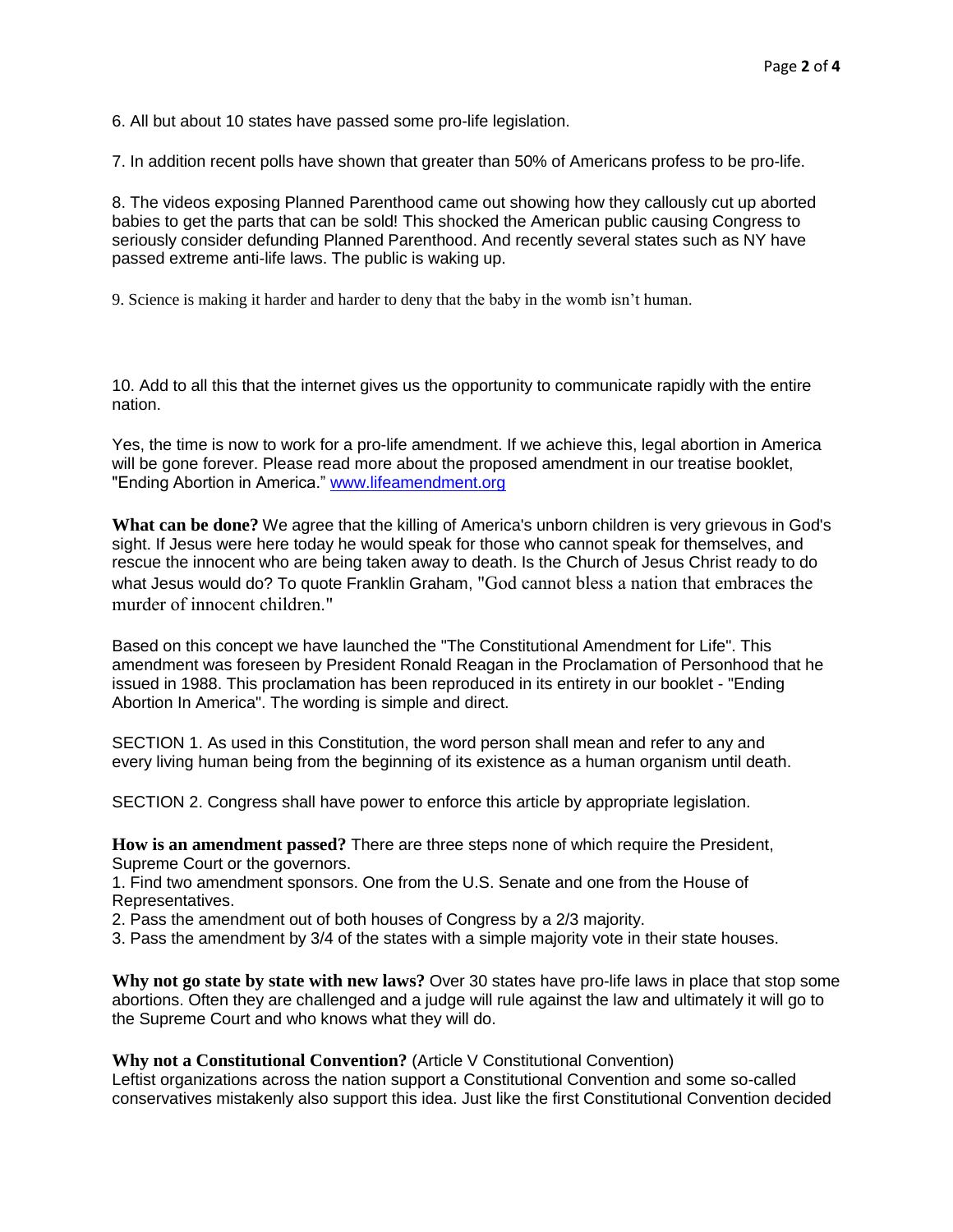to form a new Constitution - which we still have today - a new Constitutional Convention could also drastically change the current Constitution. The former liberal Chief Justice, John Paul Stevens, wrote a book on the six Constitutional amendments he promoted. Justice Ruth Bader Ginsberg also has a list of how she would change the Constitution.

A warning was given by former Chief Justice Warren Burger: "I have also repeatedly given my opinion that there is no effective way to limit or muzzle the actions of a Constitutional Convention. The Convention could make its own rules and set its own agenda. Congress might try to limit the Convention to one amendment or to one issue, but there is no way to assure that the Convention would obey. After a Convention is convened, it will be too late to stop the convention if we don't like its agenda." [www.eagleforum.org/topic/concon'](http://www.eagleforum.org/topica/concon)

**Can't we just live with abortion?** NO! Although most pro-life churches support the local pro-life pregnancy center, it is not enough. Abortion must be made illegal in our country. Not only does the Bible state that, "The Lord hates hands that shed innocent blood." (Proverbs 6:16-17), God removes His protection from nations that shed innocent blood. It is detrimental to society and to the whole country. (2Kings 24:1-4, Isaiah 1:15-20)

**If not now, when?** Many in the pro-life movement will proclaim that they want to make abortion illegal but now is not the right time. They say we don't have the votes in Congress nor at the state level. This is true this year but with hard work next year may make the difference. It will take everyone working in their churches to accomplish a real change. This must be the ultimate goal we are working towards.

Let's promote the idea of a Life Amendment to the Constitution so people will really start to think about the possibility. Many in the pro-life movement probably have never even considered the possibility of a Life Amendment. This is regrettable since it is the only way to really stop legal abortion. Some claim that education will make the difference. Yes, that surely helps but people need to see an end in sight. Some say closing down abortion clinics will stop abortion. Yes, hundreds of clinics have closed down BUT even larger facilities have been built in recent years by Planned Parenthood. Pro-life centers will make the difference. Yes, they will help but only a small percentage of pregnant women ever enter a prolife center. All of these efforts have helped but until abortion is not our national policy and has been made illegal, many feel God will not bless America. Millions of babies will continue to die and our country will suffer.

**What steps are needed to pass a Constitutional Amendment for Life?** The first step is to get Christians to the polls to vote. Pastor Rafael Cruz said at a recent conference that churches must do these four things to bring about change in our country. He says if the Christians were to vote the whole country would be changed.

1. Register voters. Go to [www.lifepriority.net](http://www.lifepriority.net/) for Registration Kits for your church.

2. Educate on the issues - hopefully from the pulpit or at least at a literature table.

3. Encourage everyone to vote.

4. Encourage church members to run for local offices. When this doesn't happen, Pastor Cruz says, "The wicked are electing the wicked." To hear his speech go to [www.pastorsprolife.org.](http://www.pastorsprolife.org/) He is going throughout the country speaking with pastors on the duty of the church in government.

**How to get started?** Here are some questions to ask your pastor:

1. Can we set-up a table to register voters? (weekly/monthly) Will you encourage everyone to vote? 2. Will you educate on the issues through sermons? Acquaint him with [www.pastorsproliferesourcecenter.org](http://www.pastorsproliferesourcecenter.org/)

3. Can we handout educational literature at tables and in Sunday School and Bible study classes as well as non-partisan voter information on candidates?